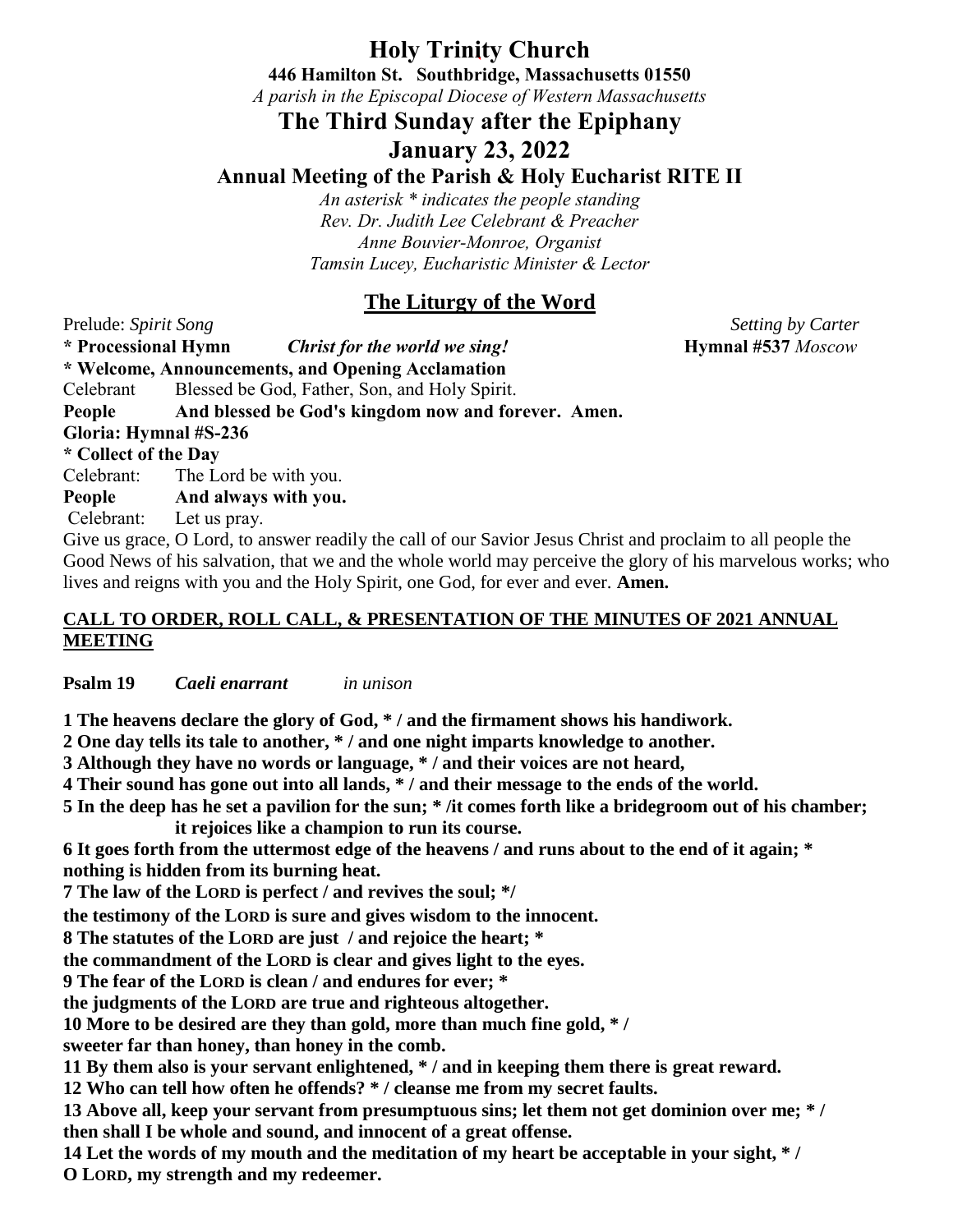# **TREASURER'S REPORT & 2022 BUDGET**

### **PRESENTATION OF THE SLATE OF VESTRY NOMINEES AND CONVENTION DELEGATES**

**`**

### **The Lessons**

### **The First Reading: The First Letter to the Corinthians [12:12-31a]**

Just as the body is one and has many members, and all the members of the body, though many, are one body, so it is with Christ. For in the one Spirit we were all baptized into one body--Jews or Greeks, slaves or free--and we were all made to drink of one Spirit.

Indeed, the body does not consist of one member but of many. If the foot would say, "Because I am not a hand, I do not belong to the body," that would not make it any less a part of the body. And if the ear would say, "Because I am not an eye, I do not belong to the body," that would not make it any less a part of the body. If the whole body were an eye, where would the hearing be? If the whole body were hearing, where would the sense of smell be? But as it is, God arranged the members in the body, each one of them, as he chose. If all were a single member, where would the body be? As it is, there are many members, yet one body. The eye cannot say to the hand, "I have no need of you," nor again the head to the feet, "I have no need of you." On the contrary, the members of the body that seem to be weaker are indispensable, and those members of the body that we think less honorable we clothe with greater honor, and our less respectable members are treated with greater respect; whereas our more respectable members do not need this. But God has so arranged the body, giving the greater honor to the inferior member, that there may be no dissension within the body, but the members may have the same care for one another. If one member suffers, all suffer together with it; if one member is honored, all rejoice together with it.

Now you are the body of Christ and individually members of it. And God has appointed in the church first apostles, second prophets, third teachers; then deeds of power, then gifts of healing, forms of assistance, forms of leadership, various kinds of tongues. Are all apostles? Are all prophets? Are all teachers? Do all work miracles? Do all possess gifts of healing? Do all speak in tongues? Do all interpret? But strive for the greater gifts.

Reader The Word of the Lord **People Thanks be to God.**

### **Silence\***

**The Holy Gospel Luke 4:14-21**

*Celebrant* The Holy Gospel of our Savior Jesus Christ according to Luke *People:* **Glory to you, Lord Christ.**

Jesus, filled with the power of the Spirit, returned to Galilee, and a report about him spread through all the surrounding country. He began to teach in their synagogues and was praised by everyone. When he came to Nazareth, where he had been brought up, he went to the synagogue on the sabbath day, as was his custom. He stood up to read, and the scroll of the prophet Isaiah was given to him. He unrolled the scroll and found the place where it was written: "The Spirit of the Lord is upon me, because he has anointed me to bring good news to the poor. He has sent me to proclaim release to the captives and recovery of sight to the blind, to let the oppressed go free, to proclaim the year of the Lord's favor." And he rolled up the scroll, gave it back to the attendant, and sat down. The eyes of all in the synagogue were fixed on him. Then he began to say to them, "Today this scripture has been fulfilled in your hearing."

*Celebrant:* The Gospel of the Lord *People:* **Praise to you Lord Christ**

**Homily/Rector's Report** The Rev. Dr. Judith Lee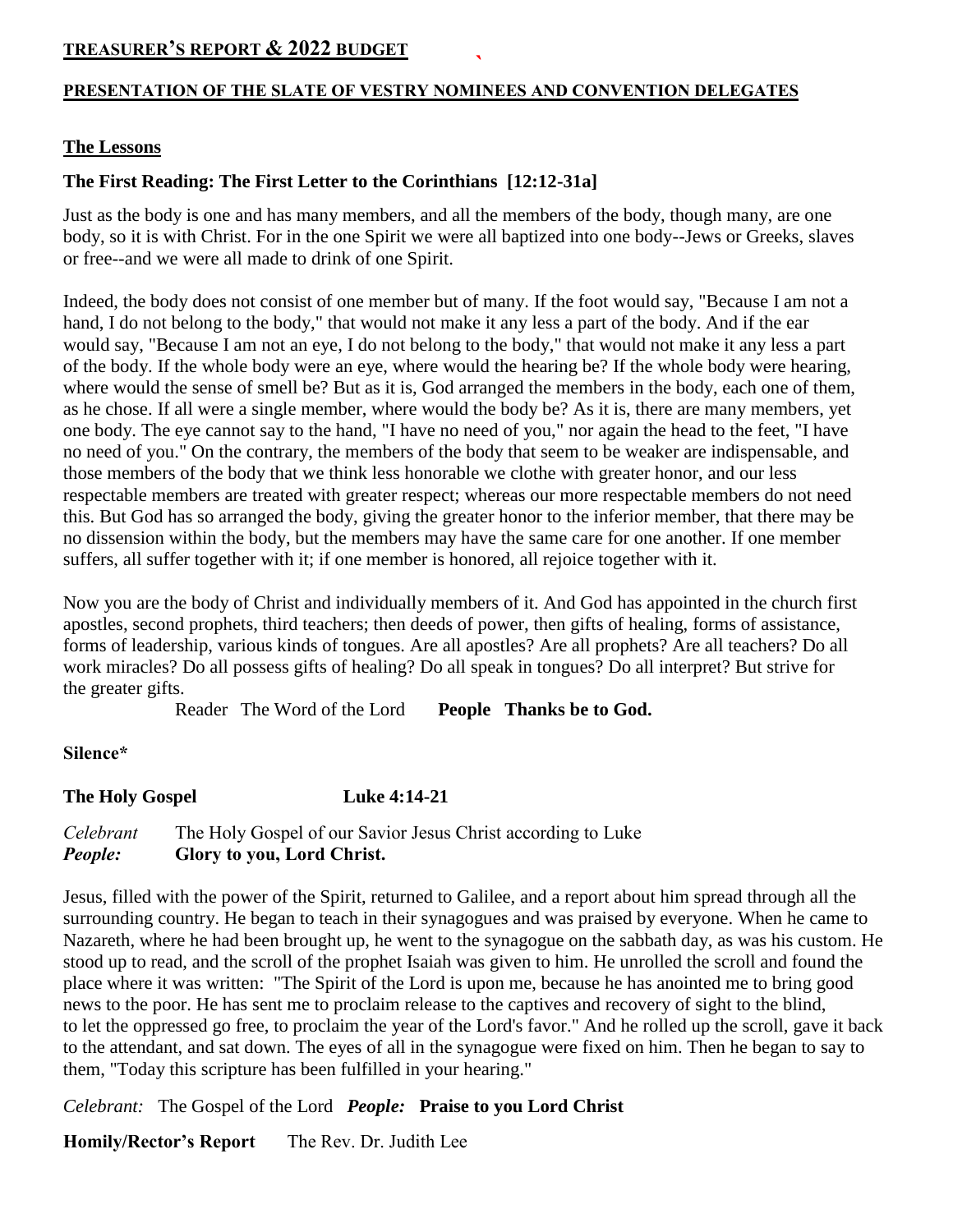### **` CLOSE NOMINATIONS AND DECLARATION OF ELECTION**

## **SENIOR WARDEN'S REPORT**

# **CLOSE ANNUAL MEETING COMMISSIONING OF VESTRY AND DELEGATES**

## **\* The Prayers of the People**

Leader: Let us pray to God, whose word was entrusted to the Apostles and has spread throughout the world. Bless this gathering and strengthen all who serve. *Silence is kept.* Lord of mercy: *People:* **Spread your word.**

Leader*:* Bless all who work for peace and reconciliation. Bless our deacons, clergy, and bishops. Bless all the people who love and serve you. Bless each one of us, that we may live fully according to Jesus' example. *Silence is kept.* Lord of mercy: *People:* **Spread your word.**

Leader*:* Open our eyes to your truth in Holy Scripture, that we may find new paths of understanding. Bring healing to those for whom we now pray. Please offer your prayers for support and healing, either silently or aloud. *Silence is kept.* Lord of mercy: *People:* **Spread your word.**

Leader*:* Remember, in your mercy, all those who have gone before us. Please offer your prayers of thanksgiving for the departed, either silently or aloud. *Silence is kept.* Lord of mercy: *People:* **Spread your word.**

**Prayer for the Parish:** *O everlasting source of love, in whom our faith resides, guide us surely ever forward on our journey. Not so fast that we miss the beauty that surrounds us on the way, nor miss your grace so freely given that teaches us how to grow. But with a steady presence felt and a sense of gratitude may we find our place amidst the jungle of life within the kingdom of heaven on earth. Amen*

**\* General Confession & Absolution** *in unison*

**God of all mercy, we confess that we have sinned against you, opposing your will in our lives. We have denied your goodness in each other, in ourselves, and in the world you have created. We repent of the evil that enslaves us, the evil we have done, and the evil done on our behalf. Forgive, restore, and strengthen us through our Savior Jesus Christ, that we may abide in your love and serve only your will. Amen.**

**\* The Peace Announcements God Moments**

# **The Holy Communion**

**Offertory Hymn**: *Will you come and follow me?* **WLP #757 vs. 1,3,5** **Presentation Hymn: Hymnal #380 vs. 3 only** The Great Thanksgiving, Prayer B BCP p. 367 **\*Sanctus S124 Holy, holy, holy Lord, God of power and might, heaven and earth are full of your glory. Hosanna in the highest. Blessed is he who comes in the name of the Lord. Hosanna in the highest.**

**The Lord's Prayer: Our Father…***..* **The Breaking of the Bread** Alleluia. Christ our Passover is sacrificed for us; **Therefore let us keep the feast. Alleluia. Fraction Anthem** *Alleluia S#155*